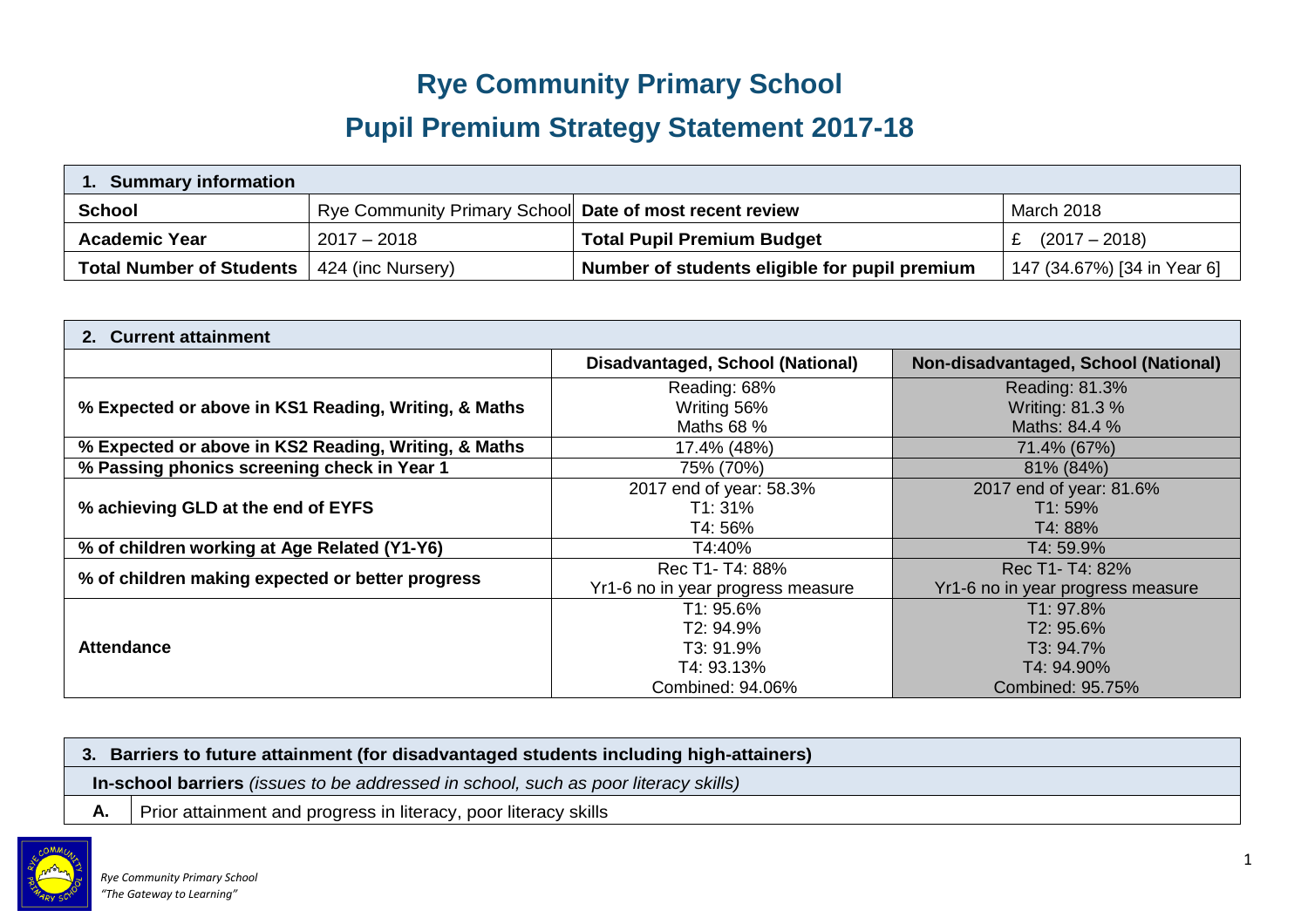| В. | Prior attainment and progress in numeracy, poor numeracy skills                                          |
|----|----------------------------------------------------------------------------------------------------------|
|    | <b>External barriers</b> (issues which also require action outside school, such as low attendance rates) |
| C. | Low expectations of self and low career aspirations                                                      |
| D. | Low attendance rates for students and disadvantaged students                                             |
| Е. | Weak emotional resilience, challenging family circumstances                                              |

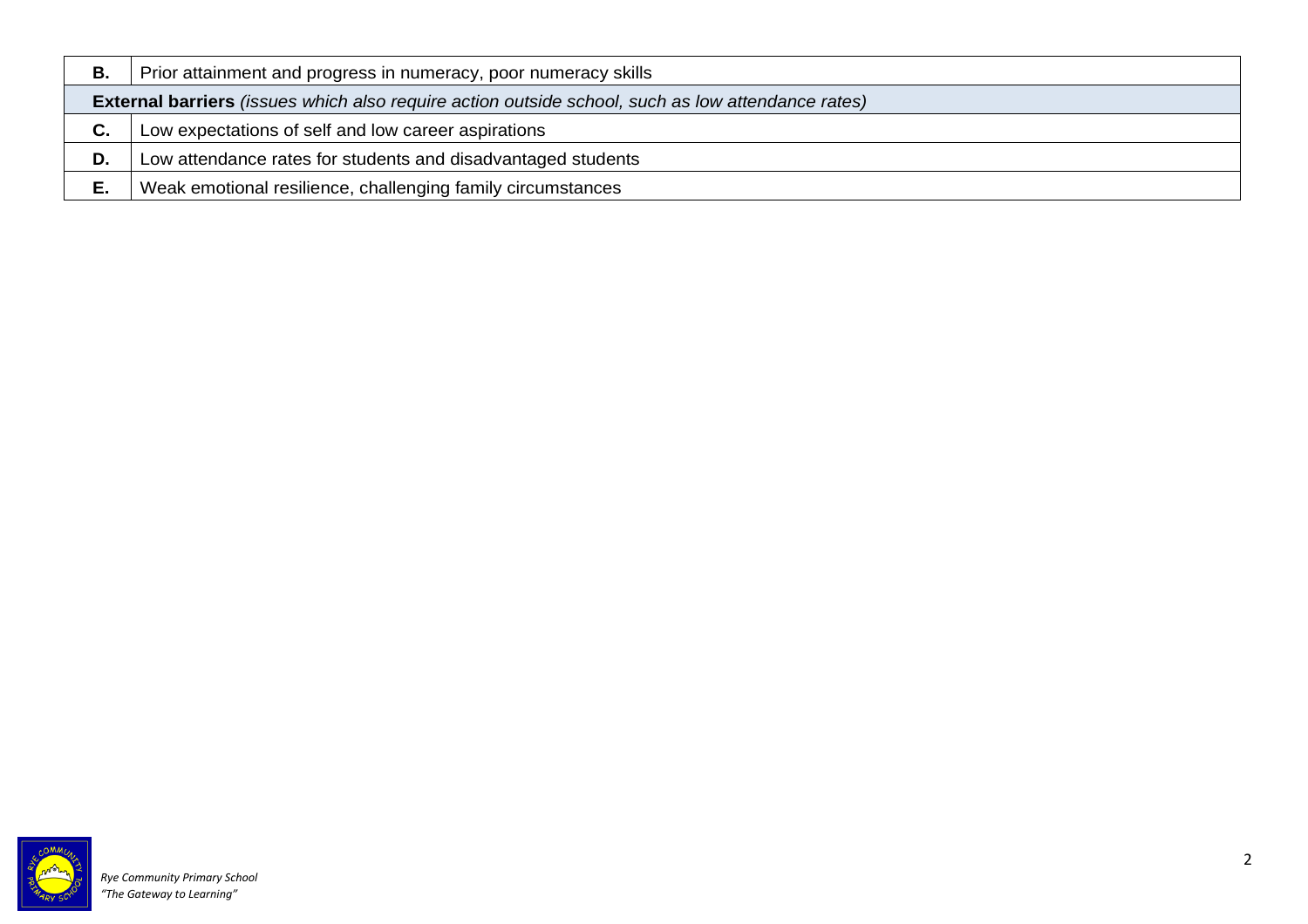|           | 4. Outcomes                                                                                                                                                       |                                                                                                                                                                                                                                                                                                                                                                                                                                                                                                                                                                                                                                                                                                                                                                                                                                                                                                             |
|-----------|-------------------------------------------------------------------------------------------------------------------------------------------------------------------|-------------------------------------------------------------------------------------------------------------------------------------------------------------------------------------------------------------------------------------------------------------------------------------------------------------------------------------------------------------------------------------------------------------------------------------------------------------------------------------------------------------------------------------------------------------------------------------------------------------------------------------------------------------------------------------------------------------------------------------------------------------------------------------------------------------------------------------------------------------------------------------------------------------|
|           | <b>Desired outcomes</b>                                                                                                                                           | Success criteria                                                                                                                                                                                                                                                                                                                                                                                                                                                                                                                                                                                                                                                                                                                                                                                                                                                                                            |
| Α.        | Accelerated progress in Reading,<br>Writing so that at least 65% of<br>disadvantaged pupils meet age related<br>expectations                                      | Pupil Progress meetings indicate that pupils have/are on track to make more than 6 steps of progress within a given year.<br>In term assessment data indicates that a greater number of disadvantage pupils are on track to be working at Age Related<br>standards.<br>Interventions are planned, delivered and evaluation of their impact indicates that the gap is reducing between the performance of<br>$\bullet$<br>disadvantage and non-disadvantage pupils.<br>Disadvantaged pupils achieving at least the expected standard in end of Key Stage assessments.<br>$\bullet$<br>Disadvantage children meeting the expected standard in the Year 1 Phonics Screening Check.<br>$\bullet$<br>Disadvantage children achieving at least Expected (2) in Reading and Writing at the end of EYFS.<br>An increased number of disadvantaged pupils working at age related expectations in Reading and Writing. |
| <b>B.</b> | Accelerated progress in Maths so that<br>at least 65% of disadvantaged pupils<br>meet age related expectations                                                    | Pupil Progress meetings indicate that pupils have/are on track to make more than 6 steps of progress within a given year.<br>In term assessment data indicates that a greater number of disadvantage pupils are on track to be working at Age Related<br>standards.<br>Interventions are planned, delivered and evaluation of their impact indicates that the gap is reducing between the performance<br>of disadvantage and non-disadvantage pupils.<br>Disadvantaged pupils achieving at least the expected standard in end of Key Stage assessments.<br>Disadvantage children achieving at least Expected (2) in Number and Shape Space and Measure at the end of EYFS.<br>An increased number of disadvantaged pupils working at age related expectations in Maths.<br>$\bullet$                                                                                                                        |
| C.        | For children to demonstrate<br>consistently throughout the school a<br>growth mindset.<br>Children are able to develop through<br>a deep and balanced curriculum. | Effective peer and self-assessment strategies are embedded within teaching and learning.<br>٠<br>All teaching and support staff are confident in delivering meta-cognition skills training.<br>Subject Leaders ensure that all foundation subjects are being taught throughout the school, that there is good coverage and<br>progression.<br>Increased opportunities for pupils to make links and apply their skills across subjects.<br>Vulnerable children are given targeted support with meta-cognition strategies.<br>$\bullet$<br>Increased numbers of disadvantage children and their families accessing enrichment opportunities.<br>'Quality first teaching' reflects an 'inclusive' pedagogy throughout the school.<br>$\bullet$                                                                                                                                                                 |
| D.        | Pupil attendance in line with national<br>average of 96%                                                                                                          | Increased attendance data for each term compared to last academic year.<br>$\bullet$<br>Reduced numbers of persistence absenteeism.<br>Fewer unauthorised absences<br>Improved punctuality<br>$\bullet$                                                                                                                                                                                                                                                                                                                                                                                                                                                                                                                                                                                                                                                                                                     |

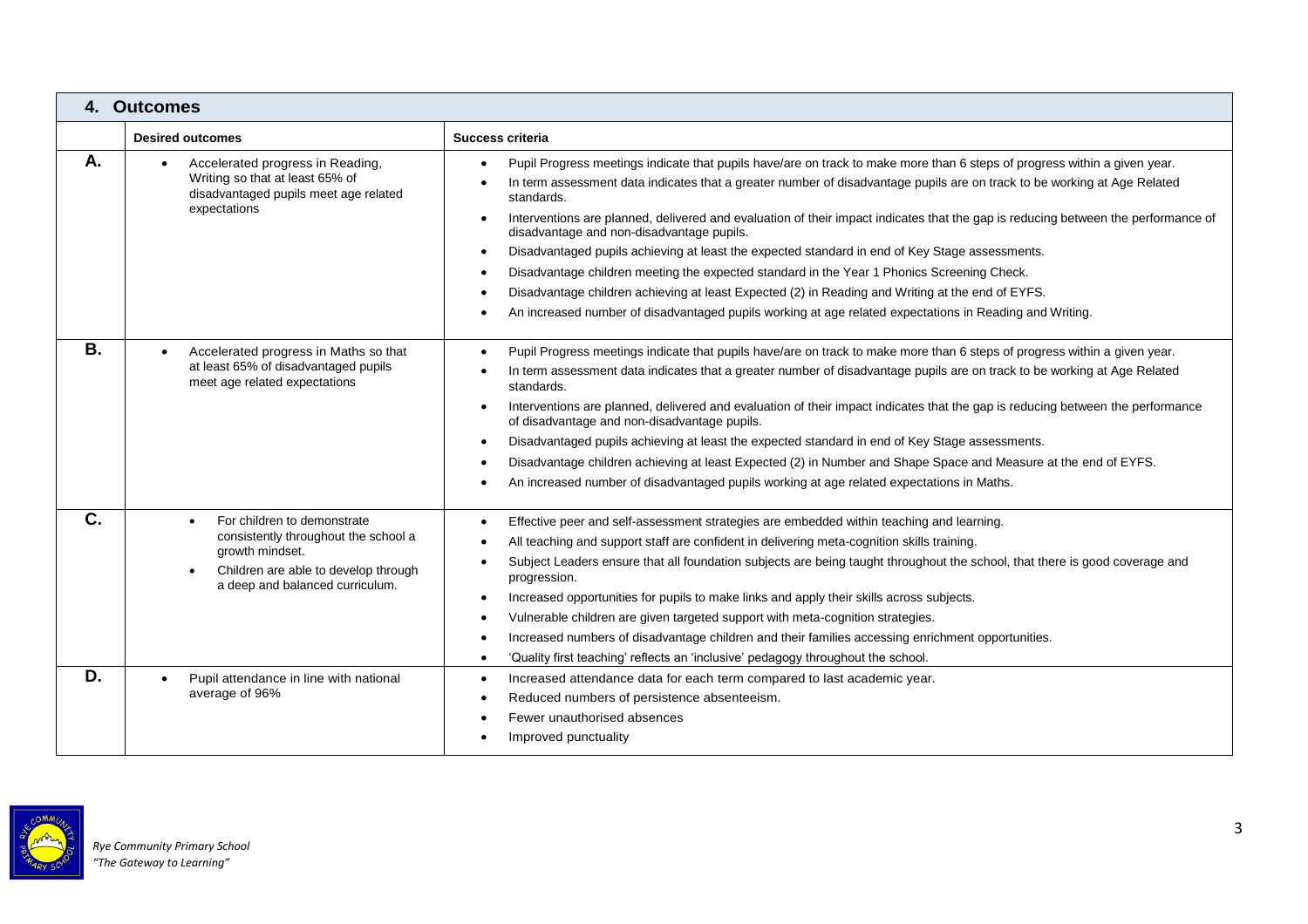| L. | Children demonstrate high levels of<br>emotional resilience. | All staff are confident in using the Leuven scales of wellbeing and involvement.                             |
|----|--------------------------------------------------------------|--------------------------------------------------------------------------------------------------------------|
|    |                                                              | Vulnerable children are able to access targeted support addressing their wellbeing needs.                    |
|    |                                                              | Staff that are responsible for supporting children and families have access to high quality CPD and support. |
|    |                                                              | A high quality, and reflective PHSHEe curriculum is embedded throughout the school.                          |
|    |                                                              | Pupil voice is strong and is reflected in SEF and SIP as well as class based teaching and learning.          |
|    |                                                              | Children make accelerated progress in Reading, Writing and Maths                                             |
|    |                                                              | Children demonstrate high levels of wellbeing and involvement.                                               |
|    |                                                              | That children's attainment is at least at expected standard/working at age related.                          |

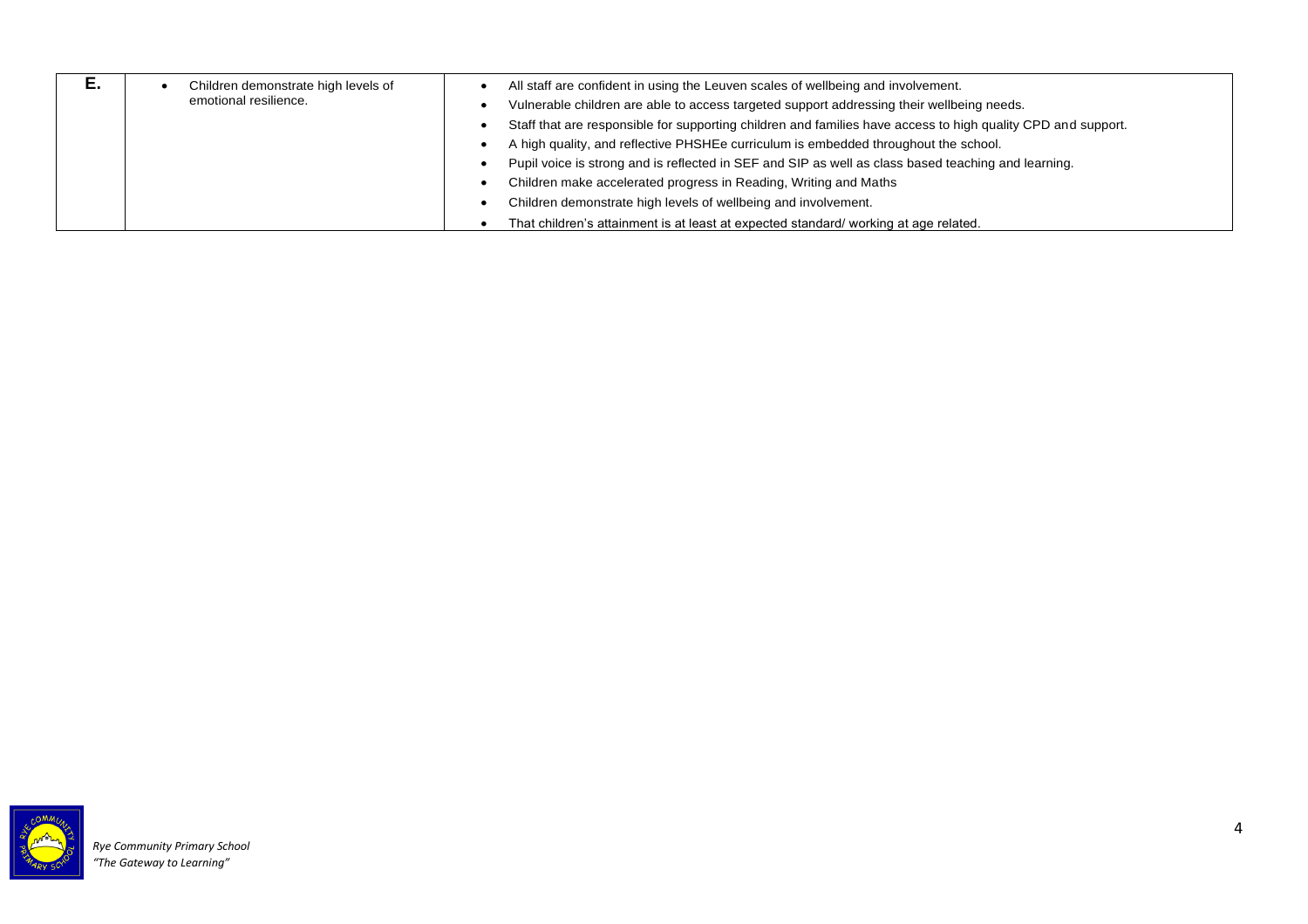#### **5. Planned expenditure**

#### **Academic Year: 2017 – 2018**

The three headings below enable schools to demonstrate how they are using the Pupil Premium to improve classroom pedagogy, provide targeted support and support whole school strategies.

### **i. Quality First Teaching**

| <b>Chosen action or</b><br><b>Desired outcome</b><br>approach                                                                                                                                                                                             |                                                                                                                                                                                                                                                 | What is the evidence and rationale for this choice?                                                                                                                                                                                                                                                                                                                                                                                                                                                                                                                                                                                                                                                                                                                                                                                                                                                                                    | How will you ensure it is<br>implemented well?                                                            |
|-----------------------------------------------------------------------------------------------------------------------------------------------------------------------------------------------------------------------------------------------------------|-------------------------------------------------------------------------------------------------------------------------------------------------------------------------------------------------------------------------------------------------|----------------------------------------------------------------------------------------------------------------------------------------------------------------------------------------------------------------------------------------------------------------------------------------------------------------------------------------------------------------------------------------------------------------------------------------------------------------------------------------------------------------------------------------------------------------------------------------------------------------------------------------------------------------------------------------------------------------------------------------------------------------------------------------------------------------------------------------------------------------------------------------------------------------------------------------|-----------------------------------------------------------------------------------------------------------|
| A - Accelerated progress in<br>Reading, Writing so that at<br>least 65% of disadvantaged<br>pupils meet age related<br>expectations<br><b>B</b> - Accelerated<br>progress in Maths so<br>that at least 65% of<br>disadvantaged pupils<br>meet age related | Improve the quality of<br>feedback throughout the<br>school.                                                                                                                                                                                    | Feedback is inconsistent across the college with opportunity for significant gains.<br><b>SUTTON:</b> "Feedback studies tend to show very high effects on learning. However, it also has a<br>very high range of effects and some studies show that feedback can have negative effects and<br>make things worse. It is therefore important to understand the potential benefits and the possible<br>limitations of feedback as a teaching and learning approach. In general, research-based<br>approaches that explicitly aim to provide feedback to learners, such as Bloom's 'mastery learning',<br>also tend to have a positive impact. Feedback has effects on all types of learning across all age<br>groups. Research in schools has focused particularly on English, mathematics and, to a lesser<br>extent, science."<br>https://educationendowmentfoundation.org.uk/evidence-summaries/teaching-learning-<br>toolkit/feedback | Book and lesson observations by SLT                                                                       |
| expectations                                                                                                                                                                                                                                              | Improve the 'universal offer' to<br>support all colleagues with<br>additional strategies for effective<br>teaching, learning and<br>assessment to support all<br>students including those with<br>special educational needs or<br>disabilities. | There is a crossover between SEND and disadvantaged students. Broadening the<br>universal offer through a focus on those students with additional needs will improve the<br>learning environment for all students. Also referred to as 'quality first' teaching.<br>OFSTED Case Study: "Effective teaching and learning - all staff recognise and accept that<br>the vast majority of pupils' progress comes out of good teaching and learning on a day-to-day<br>basis. There is, therefore, a major drive for independent learning, the development of thinking<br>skills and clear assessments that support learning. Staff training has been focused accordingly."<br>https://www.gov.uk/government/uploads/system/uploads/attachment_data/file/413197/The_Pupi<br>Premium - How schools are spending the funding.pdf                                                                                                              | Book and lesson observations by SLT                                                                       |
|                                                                                                                                                                                                                                                           | To introduce new assessment<br>software which enables the<br>rigorous tracking of progress<br>and attainment data for all<br>learners including vulnerable<br>groups.                                                                           | Ofsted report 2018<br>EEF: "The evaluation demonstrated that the project displayed some evidence of promise.<br>School staff reported that the project had a positive impact on pupils' writing skills and improved<br>their confidence with teaching writing. The literature review concluded that the strength of prior<br>research evidence that supports Talk for Writing was variable. Some elements of the approach<br>were well-supported by evidenceThe impact evaluation estimated that after one year there<br>were some small differences between intervention and comparison school pupils' attainment on<br>writing tests. "<br>https://v1.educationendowmentfoundation.org.uk/uploads/pdf/Talk_for_Writing.pdf                                                                                                                                                                                                           | Lesson observation, Pupil Progress<br>meetings, data analysis reports.<br>Assessment leader<br><b>SLT</b> |
|                                                                                                                                                                                                                                                           | To continue to embed the Talk<br>for Writing approach in English<br>lessons.                                                                                                                                                                    | Staff are half way through a 2 year CPD course Primary Writing Project. Staff are to attend<br>whole school and working group CPD. The working group is to provide training and support<br>in school.                                                                                                                                                                                                                                                                                                                                                                                                                                                                                                                                                                                                                                                                                                                                  | English Leaders action plan and<br>monitoring<br><b>SLT</b>                                               |

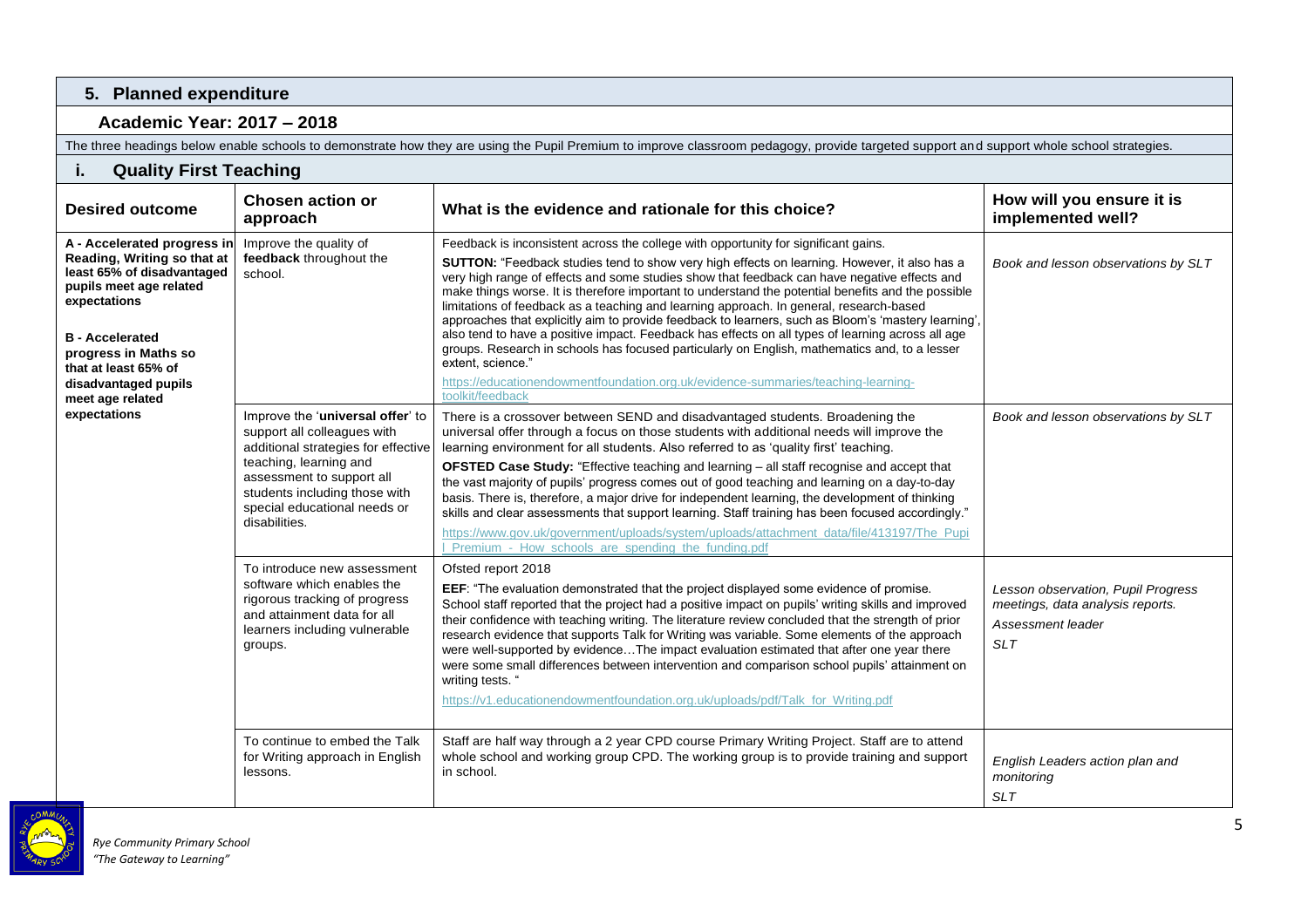|                                                                                                                                                                    |  |                                                                                         |                                                                                                                                                                                                                                                                                                                                                                                                                                                                                                                                                                                             | Outcomes in English through Pupil<br>progress meetings, data reports.        |
|--------------------------------------------------------------------------------------------------------------------------------------------------------------------|--|-----------------------------------------------------------------------------------------|---------------------------------------------------------------------------------------------------------------------------------------------------------------------------------------------------------------------------------------------------------------------------------------------------------------------------------------------------------------------------------------------------------------------------------------------------------------------------------------------------------------------------------------------------------------------------------------------|------------------------------------------------------------------------------|
| To raise the quality of teaching<br>of mathematics through a Maths<br>Mastery curriculum.                                                                          |  | Ofsted report 2018<br>progress more quickly."                                           | EEF: "There are a number of meta-analyses which indicate that, on average, mastery learning<br>approaches are effective, leading to an additional five months' progress over the course of a<br>school year compared to traditional approaches. Lower attaining pupils may gain more from this<br>strategy than high attaining students, by as much as one or two months' progress, so mastery<br>learning appears to be a promising strategy for narrowing the gap. However, it should be noted<br>that teachers also need to plan carefully for how to manage the time of pupils who make | Lesson observations, book scrutinise by<br>Maths Leader.<br><b>SLT</b>       |
|                                                                                                                                                                    |  |                                                                                         |                                                                                                                                                                                                                                                                                                                                                                                                                                                                                                                                                                                             |                                                                              |
| <b>TOTAL BUDGETED COST</b>                                                                                                                                         |  |                                                                                         |                                                                                                                                                                                                                                                                                                                                                                                                                                                                                                                                                                                             | £35,000                                                                      |
| ii.<br><b>Targeted support</b>                                                                                                                                     |  |                                                                                         |                                                                                                                                                                                                                                                                                                                                                                                                                                                                                                                                                                                             |                                                                              |
| <b>Desired outcome</b>                                                                                                                                             |  | <b>Chosen action or</b><br>approach                                                     | What is the evidence and rationale for this choice?                                                                                                                                                                                                                                                                                                                                                                                                                                                                                                                                         | How will you ensure it is<br>implemented well?                               |
| E - Children demonstrate high levels of<br>emotional resilience.<br>D - Pupil attendance in line with national<br>average of 96%                                   |  | Support through<br>Music Therapy,<br>Nurture Group,<br>Malydams, ESBAS,<br><b>CAMHS</b> | SUTTON: "Interventions which target social and emotional learning (SEL) seek<br>to improve attainment by improving the social and emotional dimensions of<br>learning, as opposed to focusing directly on the academic or cognitive elements<br>of learning. SEL interventions might focus on the ways in which students work<br>with (and alongside) their peers, teachers, family or community. Three broad<br>categories of SEL interventions can be identified: 1. Universal programmes<br>which generally take place in the classroom; 2. More specialised programmes                  | Impact reports, data reports.<br><b>SENCO</b><br><b>DHT</b><br>Phase Leaders |
| C - For children to demonstrate consistently<br>throughout the school a growth mindset.<br>Children are able to develop through a deep and<br>balanced curriculum. |  |                                                                                         | which are targeted at students with particular social or emotional problems; 3.<br>School-level approaches to developing a positive school ethos which also aim to<br>support greater engagement in learning. On average, SEL interventions have an<br>identifiable and significant impact on attitudes to learning, social relationships in<br>school, and attainment itself (four months' additional progress on average).                                                                                                                                                                |                                                                              |
|                                                                                                                                                                    |  |                                                                                         | https://educationendowmentfoundation.org.uk/evidence-summaries/teaching-<br>learning-toolkit/social-and-emotional-learning                                                                                                                                                                                                                                                                                                                                                                                                                                                                  |                                                                              |
| A - Accelerated progress in Reading, Writing so that at<br>least 65% of disadvantaged pupils meet age related<br>expectations                                      |  | Targeted interventions<br>to address gaps in<br>learning for English and<br>Maths.      | To address gaps in prior learning and to enable children to make accelerated<br>progress in English and Maths. To address the under-performance in KS2<br>SATS.                                                                                                                                                                                                                                                                                                                                                                                                                             | Impact reports, data reports.<br><b>SENCO</b><br><b>DHT</b>                  |
| B - Accelerated progress in Maths so that at<br>least 65% of disadvantaged pupils meet age<br>related expectations                                                 |  |                                                                                         | EEF: "Use TAs to deliver high-quality one-to one and small group support using<br>structured interventions. The area of research showing the strongest evidence for<br>TAs having a positive impact on pupil attainment focuses on their role in<br>delivering structured interventions in one-to-one or small group settings. This                                                                                                                                                                                                                                                         | <b>Phase Leaders</b>                                                         |

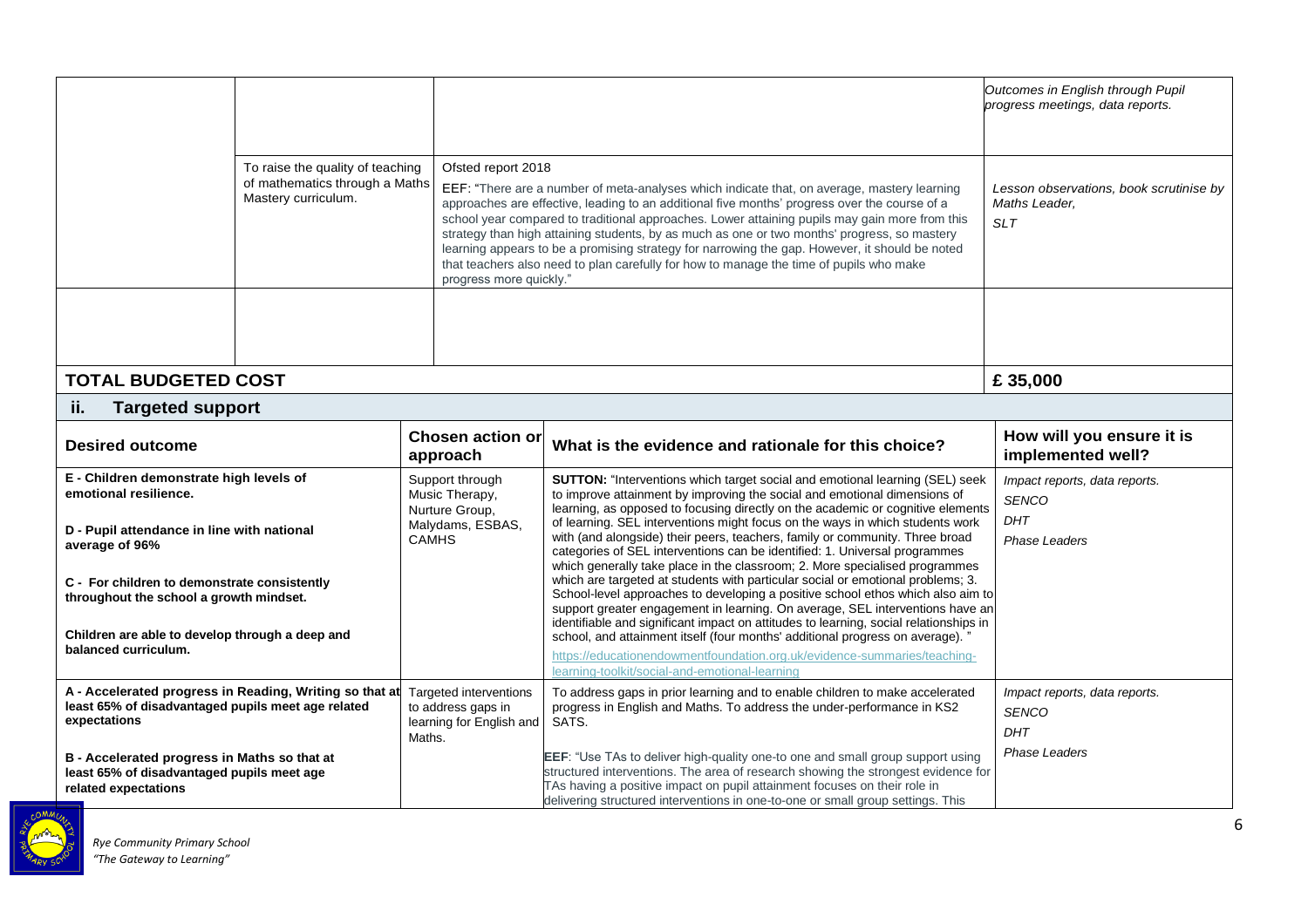| A - Accelerated progress in Reading, Writing so that at                                                                       | The redeployment of                                                        | research shows a consistent impact on attainment of approximately three to four<br>additional months' progress over an academic year (effect size 0.2-0.3) [1,29,30].<br>This can be seen as a moderate effect."<br>https://educationendowmentfoundation.org.uk/public/files/Publications/Campai<br>gns/TA_Guidance_Report_MakingBestUseOfTeachingAssisstants-<br>Printable.pdf<br>Ofsted report 2018. Prior Outcome analysis. | Learning observations/ walks outcome                            |
|-------------------------------------------------------------------------------------------------------------------------------|----------------------------------------------------------------------------|--------------------------------------------------------------------------------------------------------------------------------------------------------------------------------------------------------------------------------------------------------------------------------------------------------------------------------------------------------------------------------------------------------------------------------|-----------------------------------------------------------------|
| least 65% of disadvantaged pupils meet age related<br>expectations                                                            | <b>Teaching Assistants</b><br>and Inclusion team<br>staff.                 | <b>EEF:</b> "There is also evidence that working with TAs can lead to improvements in<br>pupils' attitudes, and also to positive effects in terms of teacher morale and                                                                                                                                                                                                                                                        | data and Impact reports.<br><b>SENCO</b><br>DHT                 |
| B - Accelerated progress in Maths so that at<br>least 65% of disadvantaged pupils meet age<br>related expectations            |                                                                            | reduced stress. Research which focuses on teaching assistants who provide one<br>to one or small group support shows a stronger positive benefit of between three<br>and five additional months on average. Often support is based on a clearly<br>specified approach which teaching assistants have been trained to deliver."                                                                                                 | <b>Phase Leaders</b>                                            |
| C - For children to demonstrate consistently<br>throughout the school a growth mindset.                                       |                                                                            | https://educationendowmentfoundation.org.uk/evidence-summaries/teaching-<br>earning-toolkit/teaching-assistants/                                                                                                                                                                                                                                                                                                               |                                                                 |
| Children are able to develop through a deep and<br>balanced curriculum.                                                       |                                                                            |                                                                                                                                                                                                                                                                                                                                                                                                                                |                                                                 |
| D - Pupil attendance in line with national<br>average of 96%                                                                  |                                                                            |                                                                                                                                                                                                                                                                                                                                                                                                                                |                                                                 |
| E - Children demonstrate high levels of<br>emotional resilience.                                                              |                                                                            |                                                                                                                                                                                                                                                                                                                                                                                                                                |                                                                 |
| A - Accelerated progress in Reading, Writing so that at<br>least 65% of disadvantaged pupils meet age related<br>expectations | Access a 'bid<br>budget' held by<br>Quality Leader:<br>Pupil Premium to    | Ofsted report and external review of Leadership identified the Early Years<br>model where staff respond to the individual needs of EYPP children had<br>successfully made an impact. The model is based on staff knowing the<br>pupils and their barriers and being active in sourcing strategies and                                                                                                                          | outcome data and Impact reports.<br><b>Phase Leaders</b><br>DHT |
| B - Accelerated progress in Maths so that at<br>least 65% of disadvantaged pupils meet age<br>related expectations            | source appropriate<br>learning materials<br>for disadvantaged<br>students. | resources to overcome them.<br><b>OFSTED Case Study: "Staff take responsibility for determining the</b><br>additional resources that pupils need in order to achieve well. Appropriate<br>requests for resources are met quickly so that pupils can make the quickest                                                                                                                                                          | HT<br>Ex HT                                                     |
| C - For children to demonstrate consistently<br>throughout the school a growth mindset.                                       |                                                                            | possible progress."<br>https://www.gov.uk/government/uploads/system/uploads/attachment_data/file/<br>413197/The Pupil Premium - How schools are spending the funding.pdf                                                                                                                                                                                                                                                       |                                                                 |
| Children are able to develop through a deep and<br>balanced curriculum.                                                       |                                                                            |                                                                                                                                                                                                                                                                                                                                                                                                                                |                                                                 |
| D - Pupil attendance in line with national<br>average of 96%                                                                  |                                                                            |                                                                                                                                                                                                                                                                                                                                                                                                                                |                                                                 |

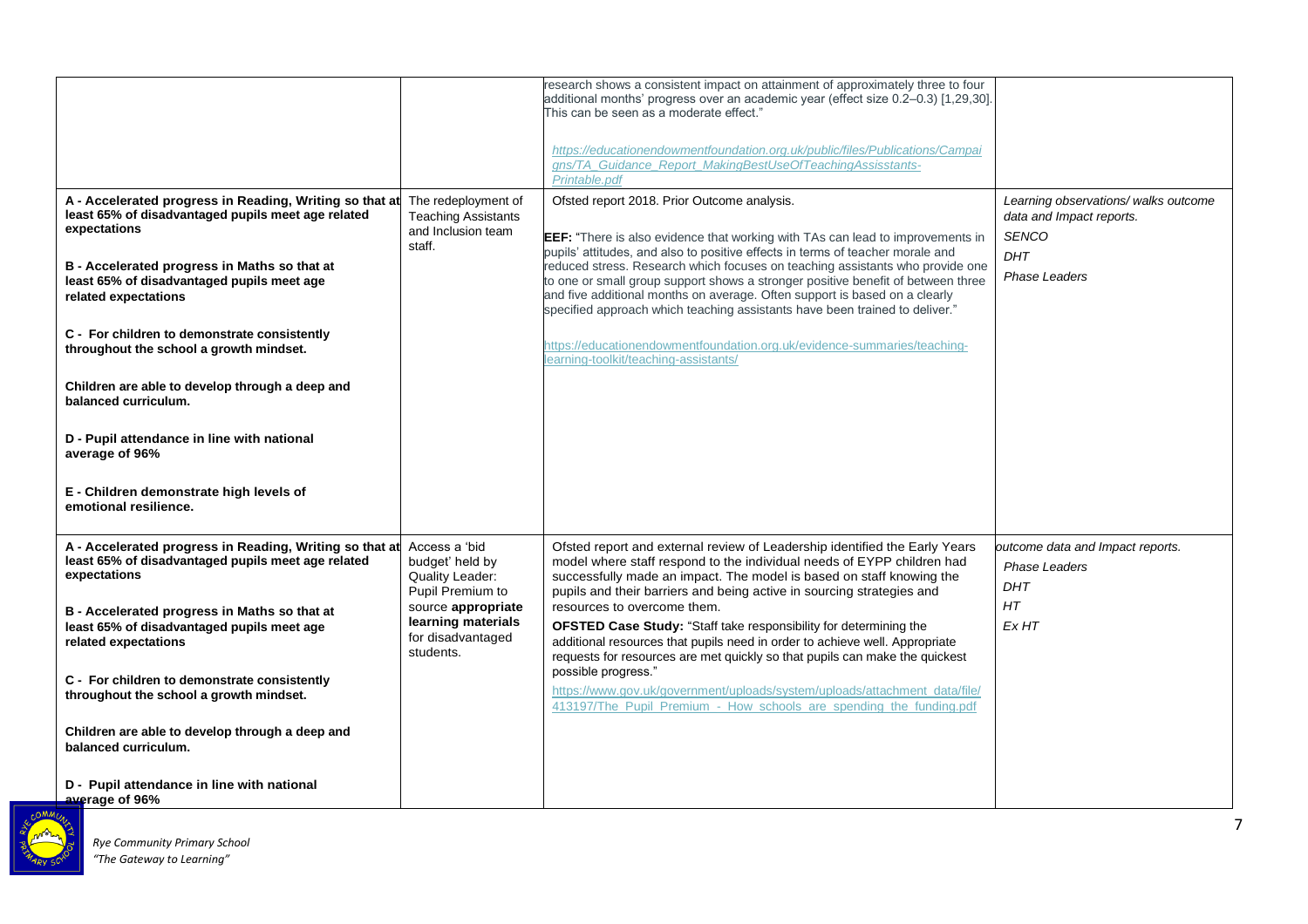| E - Children demonstrate high levels of<br>emotional resilience.                                                                                                                                                                  |          |                                         |                                                                                                                                                                                                                                                                                                                                                                                                                                                                                                                                                                                                       |                                                                          |                                                                                                                                                                                      |                                                |
|-----------------------------------------------------------------------------------------------------------------------------------------------------------------------------------------------------------------------------------|----------|-----------------------------------------|-------------------------------------------------------------------------------------------------------------------------------------------------------------------------------------------------------------------------------------------------------------------------------------------------------------------------------------------------------------------------------------------------------------------------------------------------------------------------------------------------------------------------------------------------------------------------------------------------------|--------------------------------------------------------------------------|--------------------------------------------------------------------------------------------------------------------------------------------------------------------------------------|------------------------------------------------|
| <b>TOTAL BUDGETED COST</b>                                                                                                                                                                                                        |          |                                         |                                                                                                                                                                                                                                                                                                                                                                                                                                                                                                                                                                                                       |                                                                          |                                                                                                                                                                                      | £163,000                                       |
| <b>Strategic Leadership</b><br>iii.                                                                                                                                                                                               |          |                                         |                                                                                                                                                                                                                                                                                                                                                                                                                                                                                                                                                                                                       |                                                                          |                                                                                                                                                                                      |                                                |
| <b>Desired outcome</b>                                                                                                                                                                                                            |          |                                         | Chosen action or approach                                                                                                                                                                                                                                                                                                                                                                                                                                                                                                                                                                             | What is the evidence and rationale for<br>well?<br>this choice?          |                                                                                                                                                                                      | How will you ensure it is implemented          |
| School leaders are able to implement<br>rapid improvement through distributed<br>responsibilities.<br>roles and responsibilities.                                                                                                 |          | Redistribution of SLT and MLT roles and | External Leadership review                                                                                                                                                                                                                                                                                                                                                                                                                                                                                                                                                                            |                                                                          | <b>Board of Trustees</b>                                                                                                                                                             |                                                |
| Middle Leaders contribute to rapid<br>Consultant support for Middle Leaders<br>improvement by raising standards in<br>teaching and learning and monitoring<br>the progress and attainment of all<br>learners.                     |          |                                         | Ofsted Report and external Leadership review<br>Key Priority within the post Ofsted Rapid Improvement<br>Plan.                                                                                                                                                                                                                                                                                                                                                                                                                                                                                        | Responsibility of DHT and ExHT                                           |                                                                                                                                                                                      |                                                |
| Comprehensive Disadvantaged strategy<br><b>External Pupil Premium Review</b><br>in place for the new academic year.<br>commissioned<br>Disadvantaged pupils make accelerated<br>progress and the attainment gap is<br>closing.    |          |                                         | <b>Ofsted Report</b><br>Key Priority within the post Ofsted Rapid Improvement<br>Plan written post Ofsted.                                                                                                                                                                                                                                                                                                                                                                                                                                                                                            | Responsibility of DHT/ PP Champion<br>Monitored by HT, ExHT and Trustees |                                                                                                                                                                                      |                                                |
| <b>Other approaches</b><br>iv.                                                                                                                                                                                                    |          |                                         |                                                                                                                                                                                                                                                                                                                                                                                                                                                                                                                                                                                                       |                                                                          |                                                                                                                                                                                      |                                                |
| <b>Desired outcome</b>                                                                                                                                                                                                            | approach | <b>Chosen action or</b>                 |                                                                                                                                                                                                                                                                                                                                                                                                                                                                                                                                                                                                       | What is the evidence and rationale for this choice?                      |                                                                                                                                                                                      | How will you ensure it is<br>implemented well? |
| To improve attendance and<br>Use Attendance Officer to<br>punctuality.<br>directly support pupils and their<br>families in securing high<br>attendance, reducing<br>persistence absenteeism and<br>need."<br>improve punctuality. |          |                                         | Regular contact with student homes to encourage return to college and reduce future absences.<br>High absence correlates to reduced progress.<br>OFSTED Case Study: "Good attendance - staff, teachers, parents, carers and pupils understand<br>the causal link between attendance and achievement. Attendance levels for all disadvantaged<br>pupils are checked and acted upon. Systems are in place to make early identification of issue and<br>https://www.gov.uk/government/uploads/system/uploads/attachment_data/file/413197/The_Pupil<br>Premium - How schools are spending the funding.pdf |                                                                          | Deploy robust monitoring, intervention<br>and support programme for student<br>absenteeism. Evaluate impact and<br>report to trustees regularly.<br>Attendance Officer<br>HT<br>ExHT |                                                |
| Use of ESBAS to support<br>To reduce the numbers of<br>persistent absentees improve<br>persistent absentees.<br>their attendance.                                                                                                 |          |                                         | Current 'soft start' to college day lessens learning time and undermines academic ethos.<br>SUTTON: Overall, the evidence indicates that, on average, pupils make two additional months'<br>progress per year from extended school time or the targeted use of before and after school<br>programmes. There is some evidence that disadvantaged pupils benefit disproportionately,<br>making approximately two and a half months' additional progress. There are also often wider                                                                                                                     |                                                                          | Deploy robust monitoring, intervention<br>and support programme for student<br>absenteeism. Evaluate impact and<br>report to trustees regularly.<br>Attendance Officer               |                                                |

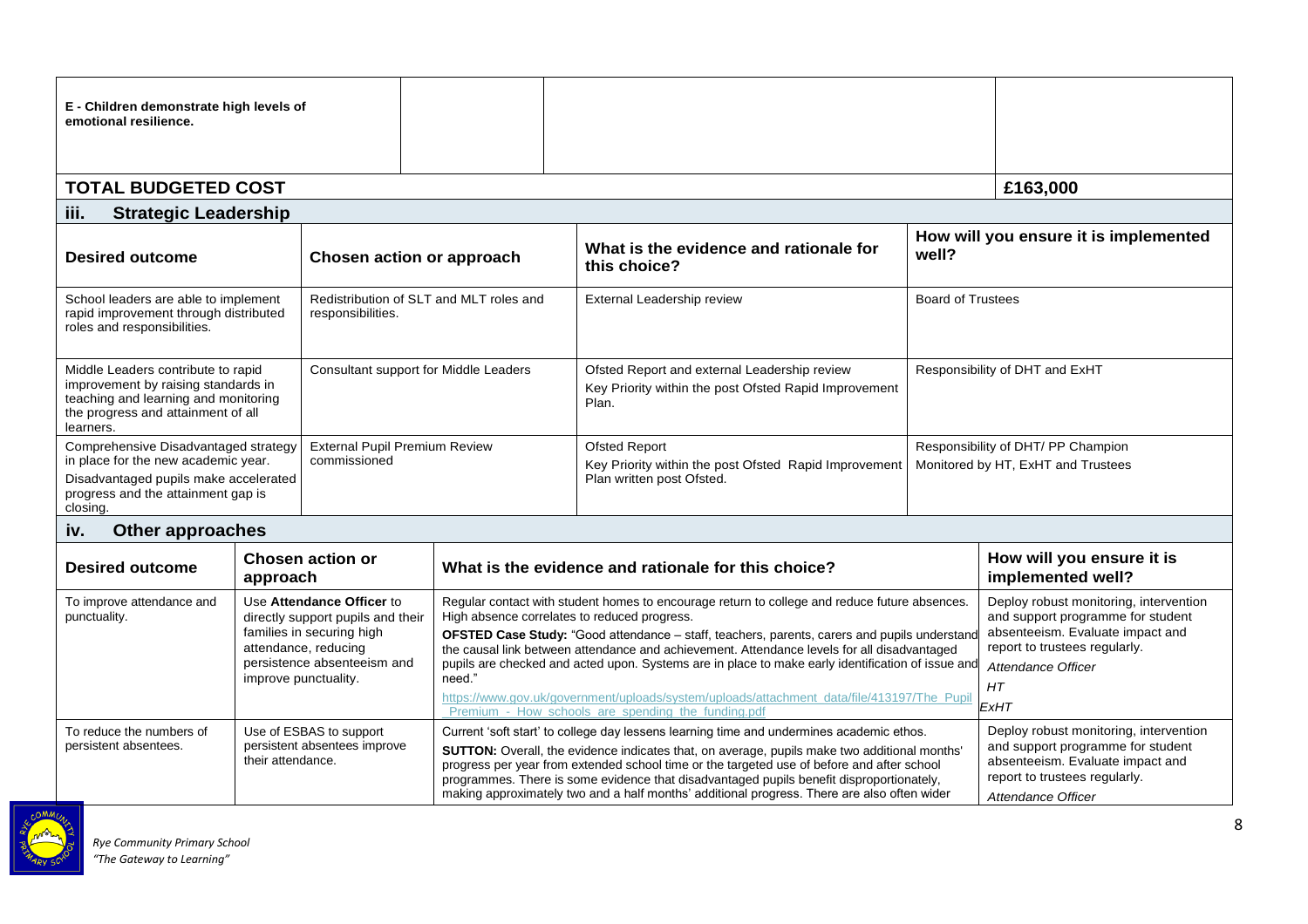|                            |                                                                                                                                                                                                                             | benefits for low-income students in terms of attendance at school, behaviour and relationships<br>with peers.<br>https://educationendowmentfoundation.org.uk/evidence-summaries/teaching-learning-<br>toolkit/extending-school-time | HT<br>ExHT |
|----------------------------|-----------------------------------------------------------------------------------------------------------------------------------------------------------------------------------------------------------------------------|-------------------------------------------------------------------------------------------------------------------------------------------------------------------------------------------------------------------------------------|------------|
|                            | Use of Family Keyworker to<br>support families in improved<br>punctuality and attendance.                                                                                                                                   | Attendance data reports.<br>https://www.gov.uk/government/uploads/system/uploads/attachment_data/file/413197/The_Pupil<br>Premium - How schools are spending the funding.pdf                                                        |            |
|                            | Adopt a Whole School approach<br>to attendance engaging parents,<br>children and all staff through<br>regular communication, shared<br>responsibility, and incentive and<br>rewards for good attendance and<br>punctuality. | Attendance data reports.<br>https://www.gov.uk/government/uploads/system/uploads/attachment_data/file/413197/The_Pupil<br>Premium - How schools are spending the funding.pdf                                                        |            |
| <b>TOTAL BUDGETED COST</b> |                                                                                                                                                                                                                             |                                                                                                                                                                                                                                     | £20,250    |

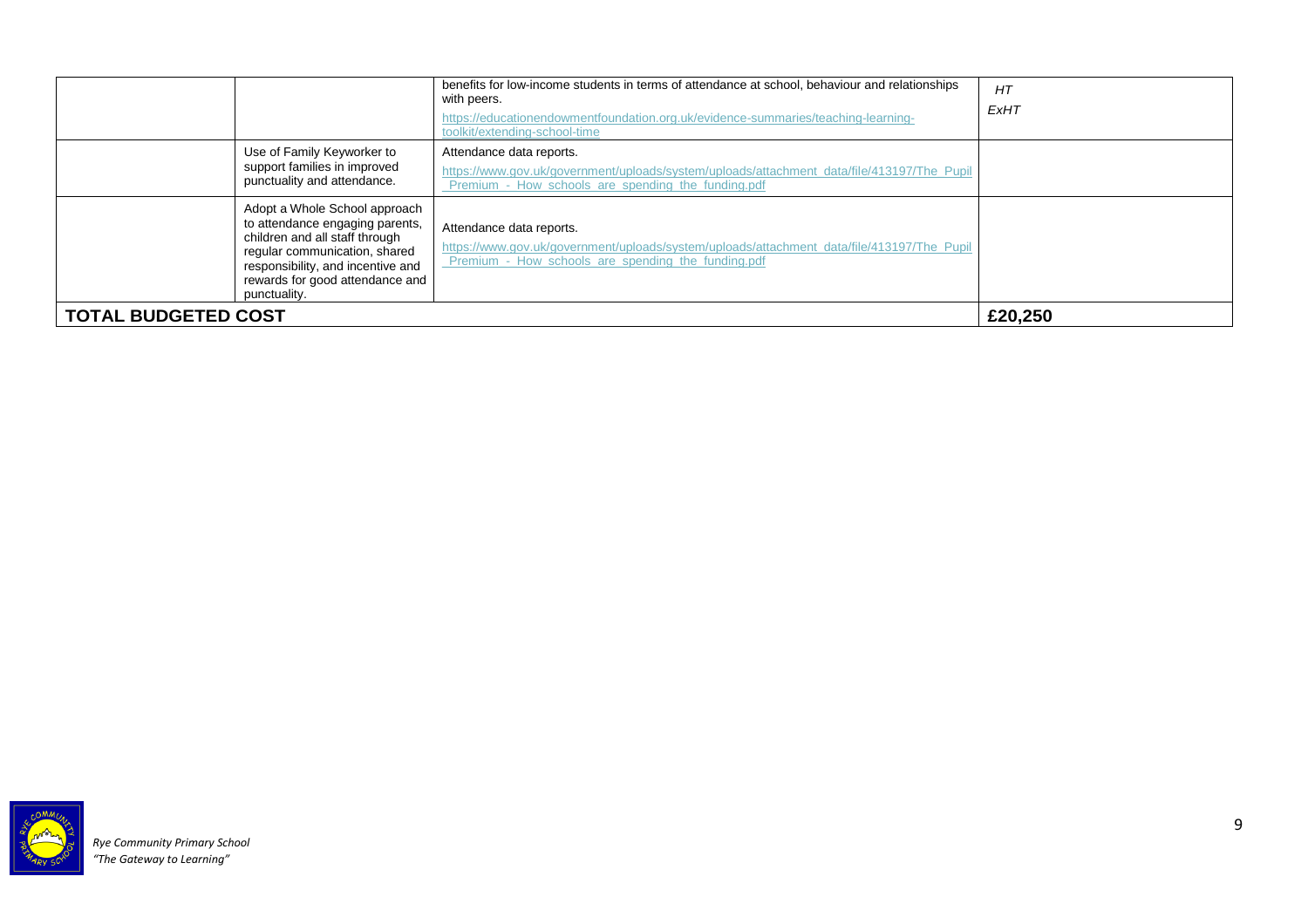| 6. Review of expenditure                                                                                                                   |                                                                                                                                                                                                                       |                                                                                                                                                                                          |                                               |         |  |  |  |  |  |
|--------------------------------------------------------------------------------------------------------------------------------------------|-----------------------------------------------------------------------------------------------------------------------------------------------------------------------------------------------------------------------|------------------------------------------------------------------------------------------------------------------------------------------------------------------------------------------|-----------------------------------------------|---------|--|--|--|--|--|
| <b>Sept 2016- January 2018</b>                                                                                                             |                                                                                                                                                                                                                       |                                                                                                                                                                                          |                                               |         |  |  |  |  |  |
| <b>Strategic leadership</b><br>ī.                                                                                                          |                                                                                                                                                                                                                       |                                                                                                                                                                                          |                                               |         |  |  |  |  |  |
| <b>Desired outcome</b>                                                                                                                     | Chosen action or approach                                                                                                                                                                                             | Impact                                                                                                                                                                                   | <b>Lessons learned</b>                        | Cost    |  |  |  |  |  |
| Disadvantaged pupils make accelerated<br>progress and the attainment gap is closing.                                                       | ML with responsibility to oversee attainment and<br>achievement of pupil premium pupils (0.25 days a<br>week)                                                                                                         | Low impact: performance of disadvantaged pupils<br>remains low with a widening gap.                                                                                                      | Redesign, improve<br>robustness of initiative |         |  |  |  |  |  |
| School provides a range of sporting activities<br>that promote healthy lifestyles.<br>Children are challenged and motivated to<br>achieve. | Subject leader with responsibility for provision through<br>Sports Premium Funding                                                                                                                                    | Unknown: no impact evidence available                                                                                                                                                    | Redesign, improve<br>robustness of initiative |         |  |  |  |  |  |
| Vulnerable learners are making at least<br>expected progress in English and Maths.                                                         | A specialist Inclusion team lead by SLT member<br>offering 1:1 support, group and whole class<br>interventions.                                                                                                       | Low impact: performance of disadvantaged pupils<br>remains low with a widening gap.                                                                                                      | Redesign, improve<br>robustness of initiative |         |  |  |  |  |  |
| All learners have access to a balanced and rich<br>curriculum.                                                                             | Middle Leadership team support for teaching and<br>learning through CPD for all staff. Subject Leaders to<br>support and improve all teaching and learning and<br>Learning Leaders to support curriculum development. | Low impact: performance of disadvantaged pupils<br>remains low with a widening gap. Outcomes in the<br>Medium impact: 58.3% of PP children achieved<br>GLD compared to 81.57% of non-pp. | Redesign, improve<br>robustness of initiative |         |  |  |  |  |  |
| £138,580<br><b>TOTAL BUDGETED COST</b>                                                                                                     |                                                                                                                                                                                                                       |                                                                                                                                                                                          |                                               |         |  |  |  |  |  |
| ii.<br><b>Curriculum support</b>                                                                                                           |                                                                                                                                                                                                                       |                                                                                                                                                                                          |                                               |         |  |  |  |  |  |
| <b>Desired outcome</b>                                                                                                                     | Chosen action or approach                                                                                                                                                                                             | <b>Impact</b>                                                                                                                                                                            | <b>Lessons learned</b>                        | Cost    |  |  |  |  |  |
| To close the attainment gap in writing.                                                                                                    | Talk for Writing Whole School Project                                                                                                                                                                                 | Ks2 disadvantaged: 58.6% (2016) 56.5% (2017)<br>Ks2 non-disadvantaged:                                                                                                                   | Redesign, improve<br>robustness of initiative | £13,500 |  |  |  |  |  |

Curriculum Resources Low impact:

Learners are appropriate supported by resources that support and extend.

Redesign, improve<br>robustness of initiative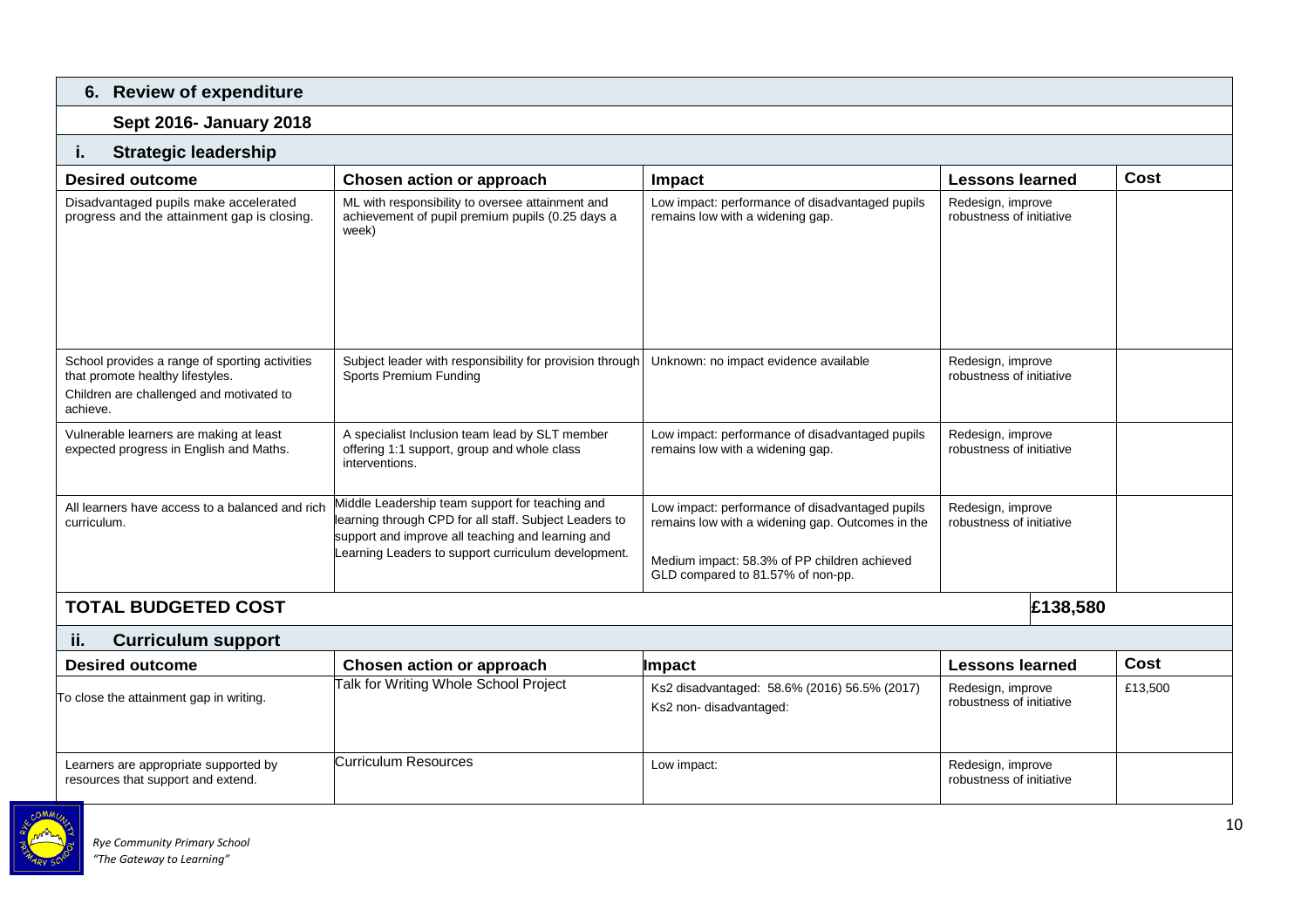| Learners have access to a range of different text Library Books<br>and genres.                                        |                   | Unknown: no impact evidence available                     | Abandon                                               |                                               |         |  |  |
|-----------------------------------------------------------------------------------------------------------------------|-------------------|-----------------------------------------------------------|-------------------------------------------------------|-----------------------------------------------|---------|--|--|
| To support the emotional wellbeing of vulnerable Music Therapy<br>learners.                                           |                   | Medium impact: see Music therapy reports and<br>evidence. | Continue, DHT to monitor<br>impact across curriculum. |                                               | £800    |  |  |
| To raise the aspirations and range of<br>experiences for disadvantaged children.                                      | Music Lessons     | Unknown: no impact evidence available                     | Abandon                                               |                                               | 3500    |  |  |
| To promote a healthy lifestyle and provide<br>enriching experiences for disadvantaged<br>learners.                    | Swimming Subsidy  | Unknown: no impact evidence available                     | Redesign, improve<br>robustness of initiative         |                                               | 3250    |  |  |
| Provide enriching experiences for disadvantaged School Trip Subsidy<br>learners that will benefit classroom learning. |                   | Unknown: no impact evidence available                     | Redesign, improve<br>robustness of initiative         |                                               |         |  |  |
| To close the attainment gap in reading.                                                                               | Easy Read Subsidy | Low impact: limited impact data for                       |                                                       | Redesign, improve<br>robustness of initiative | 900     |  |  |
| <b>TOTAL BUDGETED COST</b>                                                                                            |                   |                                                           |                                                       |                                               | £23,950 |  |  |

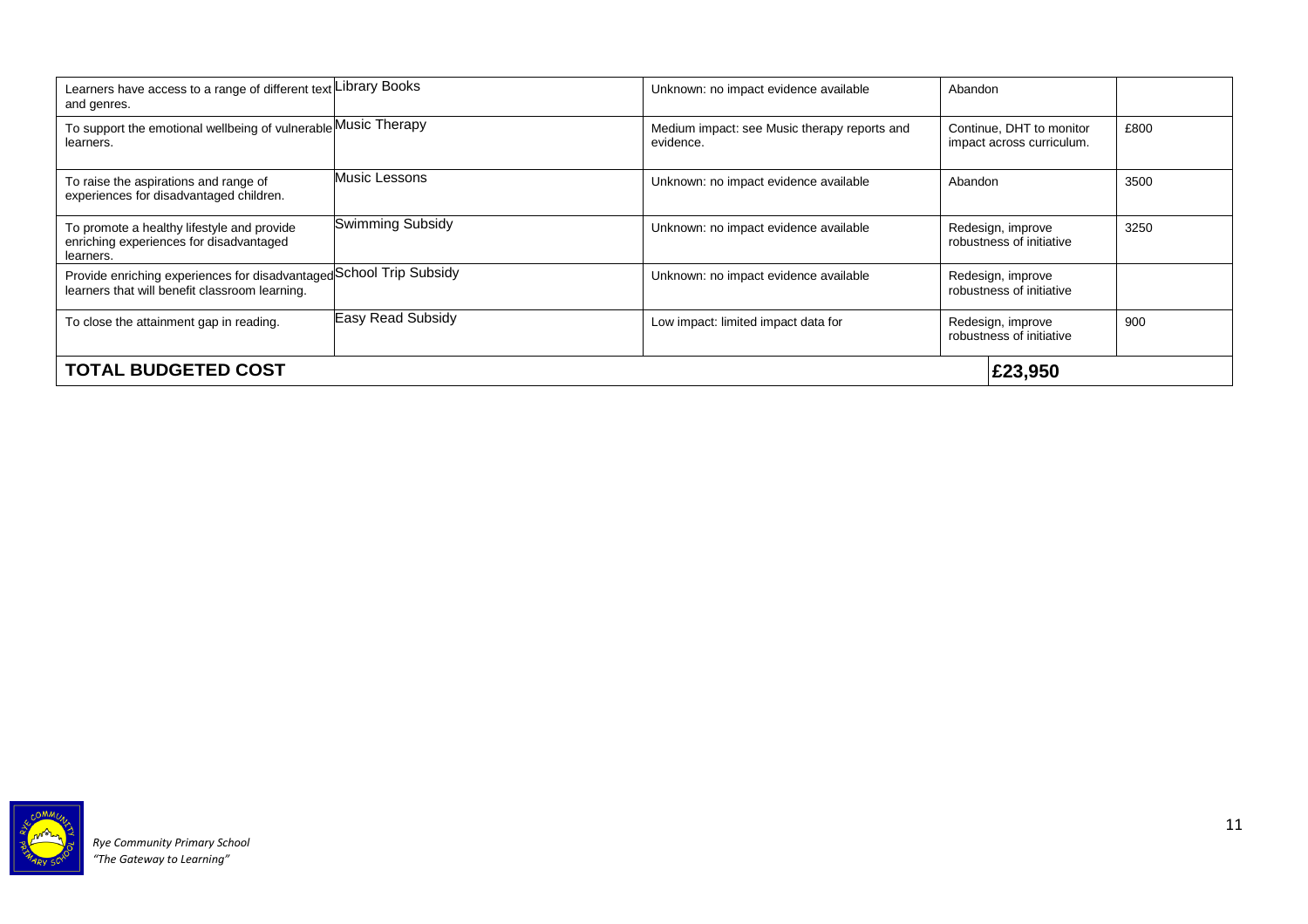| iii.<br><b>Social, Emotional and Behavioural Support</b>                                             |                                                                                                   |                                                                                  |                                               |  |       |  |  |  |  |
|------------------------------------------------------------------------------------------------------|---------------------------------------------------------------------------------------------------|----------------------------------------------------------------------------------|-----------------------------------------------|--|-------|--|--|--|--|
| <b>Desired outcome</b>                                                                               | Chosen action or approach                                                                         | <b>Impact</b>                                                                    | <b>Lessons learned</b>                        |  | Cost  |  |  |  |  |
| To provide active play opportunities for<br>disadvantaged children.                                  | Employ a Play Leader at lunchtime                                                                 | Low impact: there is an overall decline in playtime<br>detentions.               | Redesign, improve<br>robustness of initiative |  | £2000 |  |  |  |  |
| To support with conflict resolution and promote<br>social skills.                                    |                                                                                                   |                                                                                  |                                               |  |       |  |  |  |  |
| To overcome barriers at home that impact on<br>poor attendance and attainment outcomes in<br>school. | <b>Employ a Family Support Worker</b>                                                             | Unknown: no impact evidence available                                            | Redesign, improve<br>robustness of initiative |  | £7000 |  |  |  |  |
| To improve pupils wellbeing                                                                          | Uniform subsidy                                                                                   | Unknown: no impact evidence available<br>0% of PP children accessed this support | Redesign, improve<br>robustness of initiative |  | Nil   |  |  |  |  |
| To support pupils with persistent absence to<br>attend school regularly.                             | <b>ESBAS (East Sussex Behaviour and</b><br>Support Service) with our persistent non<br>attendees. | Unknown: no impact evidence available                                            | Redesign, improve<br>robustness of initiative |  | £3250 |  |  |  |  |
| To support with conflict resolution and promote<br>social skills.                                    | unchtime Club                                                                                     | Unknown: no impact evidence available                                            | Redesign, improve<br>robustness of initiative |  | £1000 |  |  |  |  |
| <b>TOTAL BUDGETED COST</b>                                                                           | £13,250                                                                                           |                                                                                  |                                               |  |       |  |  |  |  |
| <b>Enrichment</b><br>iv.                                                                             |                                                                                                   |                                                                                  |                                               |  |       |  |  |  |  |
| <b>Desired outcome</b>                                                                               | Chosen action or approach                                                                         | <b>Impact</b>                                                                    | <b>Lessons learned</b>                        |  | Cost  |  |  |  |  |
| To promote healthy lifestyles and provide<br>enriching experiences for disadvantaged pupils.         | Premier Sports after school Sports Clubs                                                          | Unknown: no impact evidence available                                            | Redesign, improve<br>robustness of initiative |  |       |  |  |  |  |
| To promote healthy lifestyles and provide<br>enriching experiences for disadvantaged pupils          | <b>Holiday Sports Club</b>                                                                        | Unknown: no impact evidence available                                            | Redesign, improve<br>robustness of initiative |  |       |  |  |  |  |
| To promote healthy lifestyles and provide<br>enriching experiences for disadvantaged pupils          | Albion in the Community after school club                                                         | Unknown: no impact evidence available                                            | Redesign, improve<br>robustness of initiative |  |       |  |  |  |  |
| To promote healthy lifestyles and provide<br>enriching experiences for disadvantaged pupils          | Mallydams Coach                                                                                   | Unknown: no impact evidence available                                            | Redesign, improve<br>robustness of initiative |  |       |  |  |  |  |
| <b>TOTAL BUDGETED COST</b>                                                                           |                                                                                                   |                                                                                  |                                               |  |       |  |  |  |  |